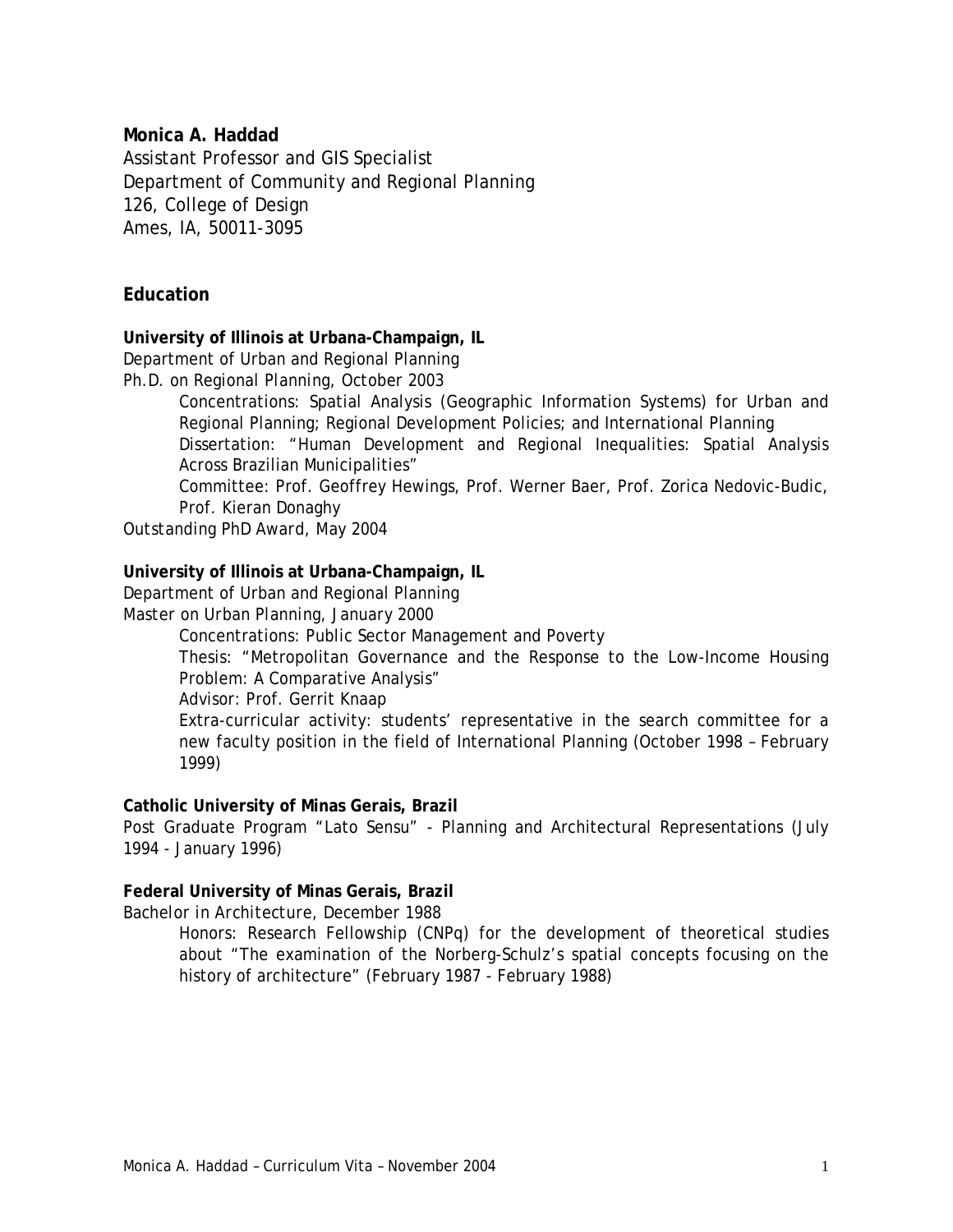## **Work Experience**

#### **Iowa State University**

Department of Community and Regional Planning *Assistant Professor and GIS Extension Specialist* (August 2003 to present)

## **University of Illinois at Urbana-Champaign, IL**

Department of Geography *Instructor* (Spring 2002, full time; Fall 2002, part time) GEOG 205: Business Location Decision-Making - Theory and Practice

### **University of Illinois at Urbana-Champaign, IL**

Regional Economics Applications Laboratory-REAL *Research Assistant* (August – December 2001; August 1998 – May 2000; January –May 1998) Spatial Analysis using ArcGIS for regional simulations in the Chicago Metropolitan Area; statistical analysis; and elaboration of G.I.S. (ArcView) maps Imaging Lab – LEAM Project (Land Use Assessment Modeling) *Research Assistant* (August 2000 – May 2001) Elaboration of GIS maps (ArcView and ArcInfo) and modeling Open Space and Transportation Sub-models for LEAM Geographic Modeling System Lab *Research Assistant* (January – May 2000) Elaboration of G.I.S. (ArcInfo) maps

### **Politecnico di Milano, Italy**

Department of Economics and Production

*Visiting Research Fellow* (June – July 2001)

Development of a regional model to identify competition and complementarities among Italian regions: "Italian Interregional Competition and its Implications to National and EU Regional Investments"

### **The World Bank, Washington D.C.**

LCSES – Latin America and the Caribbean Social and Environmentally Sustainable *Summer Inter* (June – August 2000)

Participant of a mission to Medellin, Colombia, to identify the different municipal behaviors regarding low-income housing in the Medellin Metropolitan Region; and elaboration of a report: "Colombia Slum Upgrading Project: a Metropolitan Overview"

### **Department of Planning and Development, Dallas, TX**

*Summer Intern* (May - August 1998) Downtown Streetscape Guidelines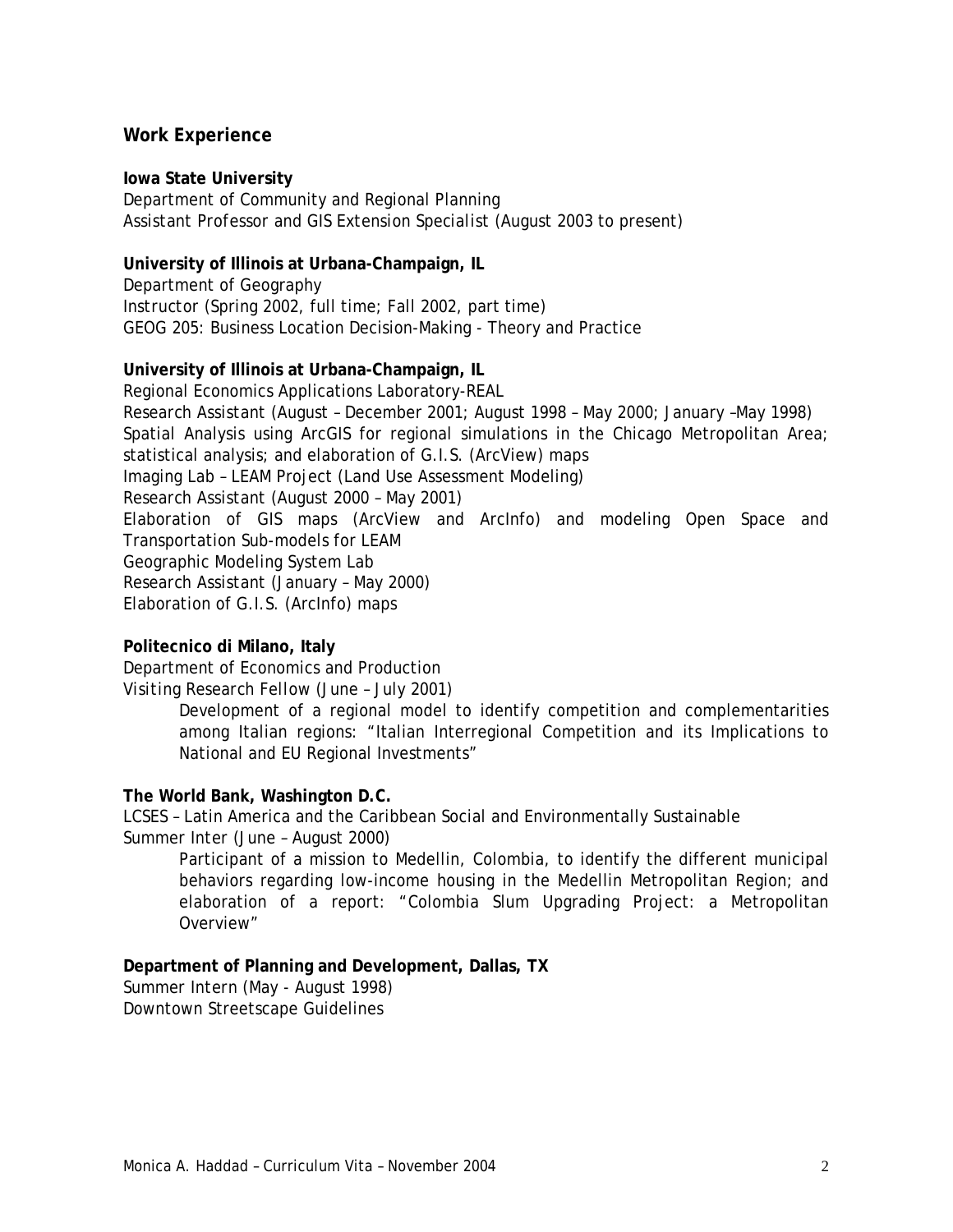# **TH Architecture, Belo Horizonte, Brazil**

*Director*

- Architectural and Landscape design for a Urban Square at Campo Alegre, Brazil (1996)
- Residential Project in Nova Lima, Brazil (1996)
- Architectural Design Standards for the Urban Development Program of Bahia, Brazil (1995)
- Architectural Design Competition for the Cultural Center Usiminas at Ipatinga, Brazil (1995)
- Architectural and Landscape Design for Leisure Area at Educational Center Itabira, Brazil (1995
- Conceptual Architectural design for daycare and leisure area at Vila Acaba Mundo, Brazil (1992)
- National Architectural Competition for the Belo Horizonte Art Museum (1990)

# **Credireal Bank, Belo Horizonte, Brazil**

*Architect at Architectural Design Department* (1994)

• Architectural projects for local branches (Vitoria, Rio de Janeiro, Passos, São Sebastião do Paraíso, and Lavras)

# **City Hall, Belo Horizonte, Brazil**

*Consultant in the Central Area Branch* (1992)

• Urban projects' evaluation at the Central South Regional Administration

# **Papers Presented at Conferences**

"Spatial Analysis of Employment Centers: a Comparative Approach of US Metropolitan Areas (1990 and 2000)".  $51<sup>st</sup>$  Annual North American Meeting of the Regional Science Association International. Seattle, November 12<sup>th</sup>, 2004.

"Growth and the Density of Public Expenditure". 45<sup>th</sup> Association of Collegiate School of Planning - ACSP- Conference. Portland, October 21<sup>st</sup>, 2004.

"Human Development and Regional Inequalities: A Spatial Econometrics Analysis Across Brazilian Municipalities".  $50<sup>th</sup>$  Annual North American Meeting of the Regional Science Association International. Philadelphia, PA. November 22<sup>nd</sup>, 2003.

"An Exploratory Spatial Data Analysis of Human Development in Brazil, 1970-2000". 42<sup>nd</sup> Southern Regional Association Meeting. Louisville, Kentucky. April 12<sup>th</sup> 2003.

"Human Development in the Face of Regional Inequalities: the Case of Brazil".  $44<sup>th</sup>$ Association of Collegiate School of Planning – ACSP – Conference. Baltimore, Maryland. November 23rd 2002.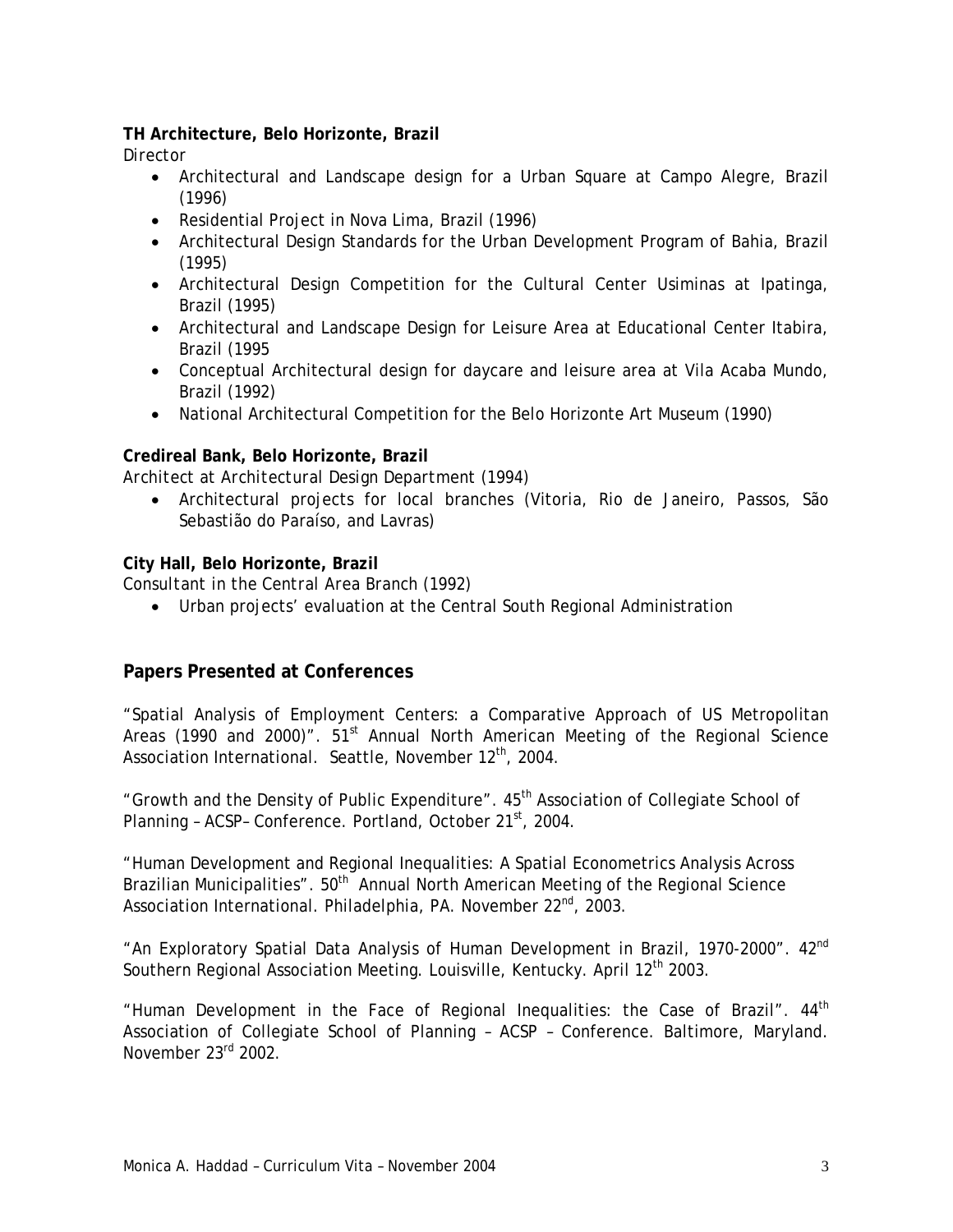"Developing a System for Socially Related Investments". Hewlett/Brazil Project Semi Annual Workshop. Urbana, IL, USA. December 07<sup>th</sup> 2002.

"Spatial Human Development Index: a Useful Tool for Planning?". Hewlett/Brazil Project Annual Workshop. Rio de Janeiro, Brazil. August 02<sup>nd</sup> 2002.

#### **Languages**

Portuguese: native language English: fluent Italian: advanced Spanish: working knowledge

# **Computer Skills**

ArcView, ArcInfo, ArcGIS, Splus, SpaceStat, GeoDa, Microsoft Office 2000, SAS, SPSS, Microstation, EViews.

### **Research Grants & Awards**

- ISU Research Grant "Spatial Analysis for Local Public Finance Decision Support", with Petrutza Caragea (US\$11,600) (April 2004).
- Department of Urban and Regional Planning (UIUC). Conference Travel Grant. (November 2002)
- The Graduate College (UIUC). Conference Travel Grant. (November 2002)
- Hewlett Foundation Grant. Travel Grant. (US\$3,400) (Summer 2002)
- Center for Latin American and Caribbean Studies at UIUC. Travel Grant. "Metropolitan Management and Housing Policies: a case study in Brazil." (US\$2,000) (April 1999)
- The Graduate College (UIUC). Master Thesis Grant. Travel Grant. "Metropolitan Management and Housing Policies: a case study in Brazil." (US\$250) (April 1999)
- Prize winner proposal for a 38 duplex house neighborhood at Mainz, Germany (July 1996)
- Gold Medal BIAB'94 at International Forum of Young Architects at Recife, Brazil (1994)
- Special Mention from the Jury of the National Architectural Competition: Brazilian Pavilion World Expo Sevilla92 in Seville, Spain (1991)